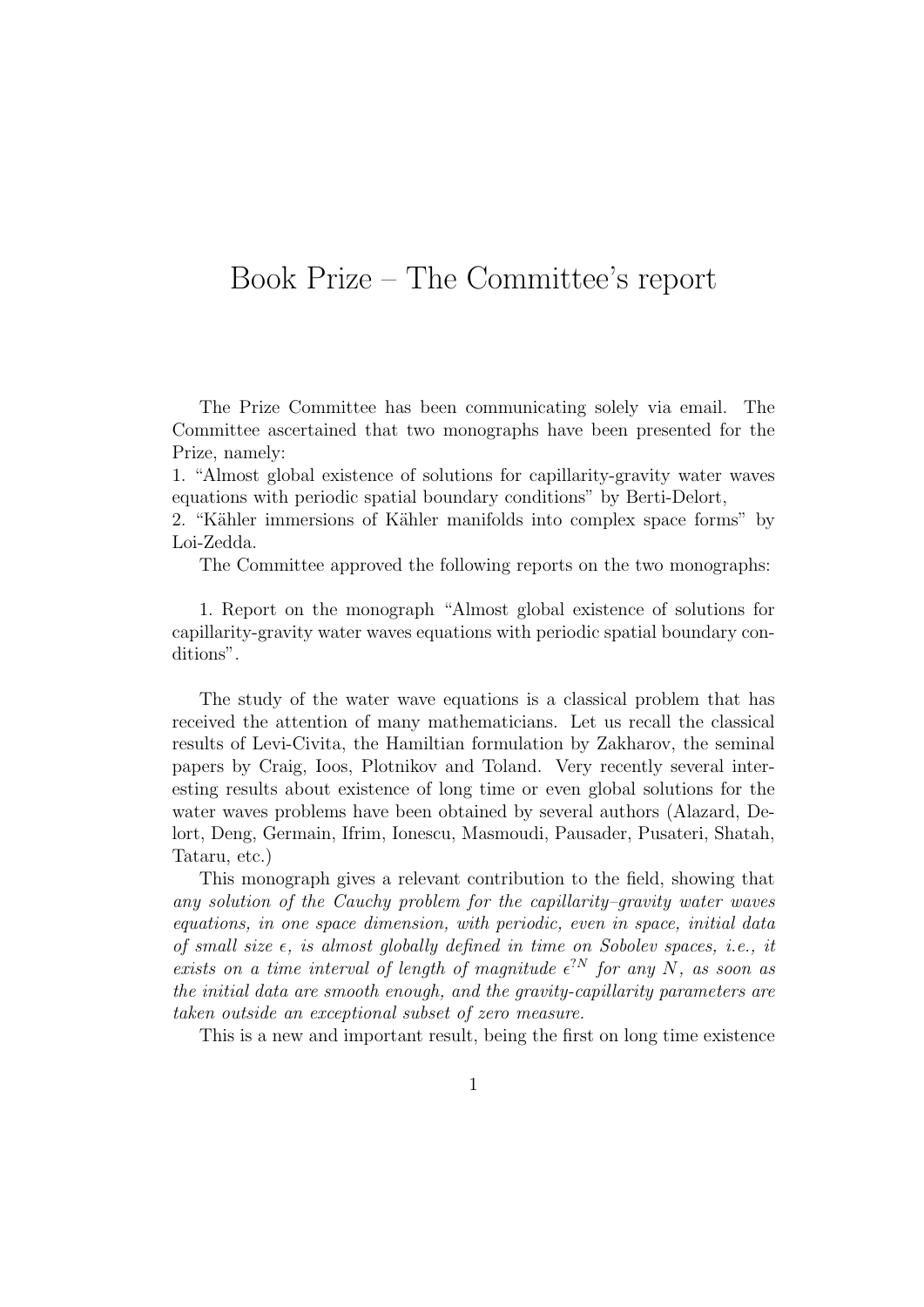for water waves equations on the torus. Similar results are known for the equation on the real line, based however on the dispersive properties of the linear flow.

To prove the result the Authors mix tools in dynamical systems and functional analysis. In particular they follow a (non standard) normal form procedure, which, to be applied in the present case, requires several technically highly nontrivial steps: a paralinearization of the equation, several paradifferential reductions of the equations, and finally the normal form procedure.

The strategy used here to tackle the water wave problem is highly innovative, with many potential applications to other relevant classes of nonlinear differential equations.

2. Report on the monograph "Kähler immersions of Kähler manifolds into complex space forms".

This monograph is devoted to the problem of understanding when a Kähler manifold admits an isometric holomorphic immersion in one of the "model space forms" with constant curvature (the complex Euclidean space, the complex projective space, the complex hyperbolic space), even with infinite dimension. If the variety to be immersed is compact and the space form has finite dimension, the only possibility is the projective space (hence the variety has to be algebraic).

The first remark is that the Hermitian curvature of a complex subvariety is always bounded from above by the curvature of the ambient space, which gives a necessary condition for having such an immersion. In his Ph.D. thesis in 1950, Eugenio Calabi went much further by obtaining necessary and sufficient conditions for the existence of such immersions in the case of Kähler manifolds with an analytically real metric. These conditions were formulated in terms of a new object defined on such varieties, that he defines the diastatic function.

The diastatic function is obtained from the holomorphic prolongation of any local Kähler potential to a neighborhood of the diagonal in the product of a local chart with itself, via a sort of "algebraic polarization". It enjoys some important properties, and often can be explicitely computed. This notwithstanding, the diastatic function remained somehow aside in the current Kählerian literature, in particular there is no book or monograph on this subject.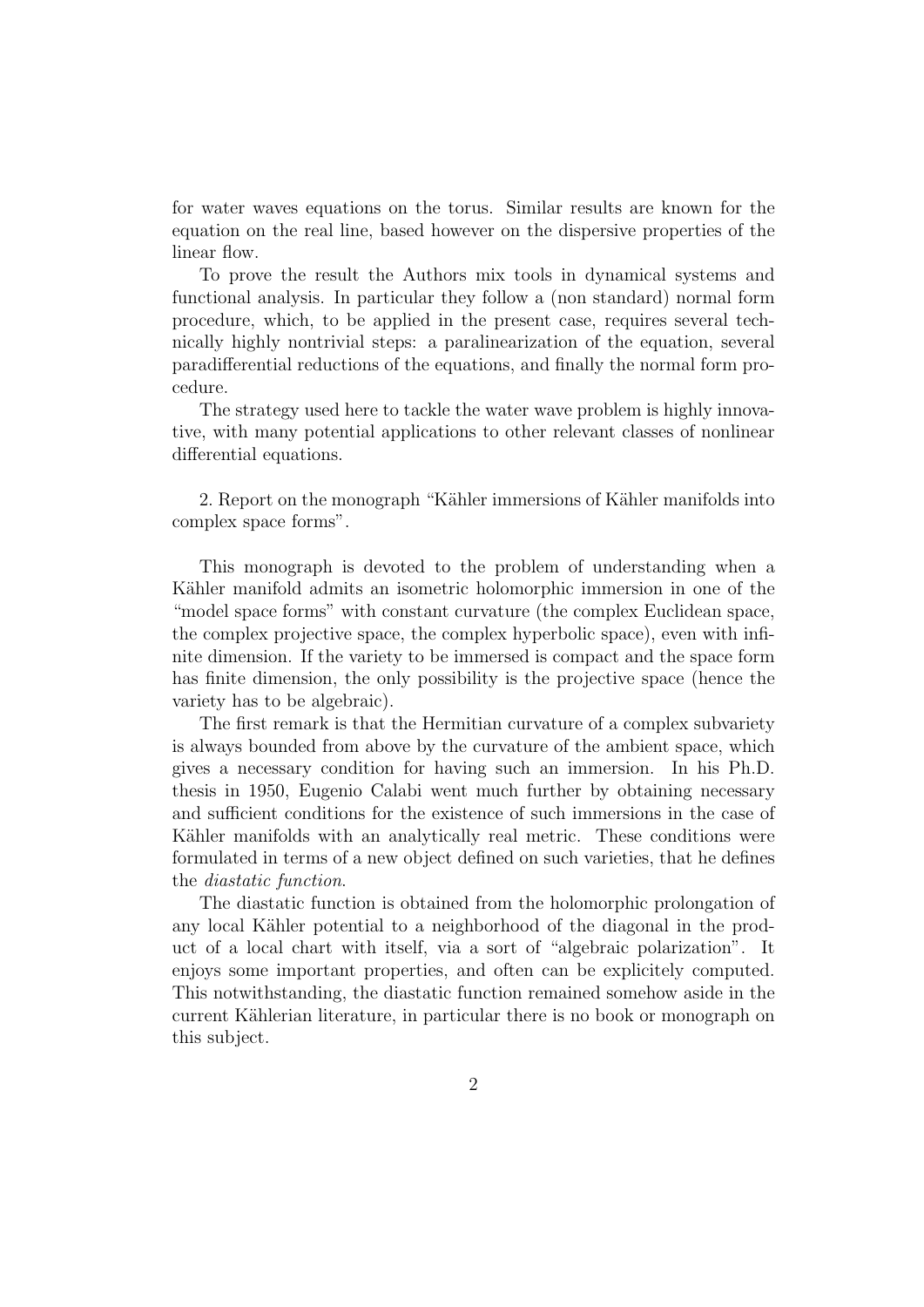The present monograph is therefore the first book on this topic. In the first two chapters the authors give a clear exposition of the results in Calabi's thesis. In chapter 3 they report on results by Di Scala-Ishi-Loi in the case in which the variety to be immersed is homogeneous. Chapter 4 is devoted to a famouse open problem in thi. s field, i.e., prove that the only compact Kähler–Einstein varieties which can be isometrically immersed in a projective space are homogeneous. The authors present results by Hulin, Chen and Tsukada. Chapter 5 concerns the immersion of Cartan-Hartogs' domains. In chapter 6 they treat the concept of "relatives" (two Kähler varieties admitting a common Kähler subvariety). The last chapter contains further examples. Each chapter contains various exercises and several open problems are mentioned.

The Committee then started a broad and in–depth discussion about the value of the two monographs and the eventual attribution of the prize. It has been unanimously observed that the two monographs have a quite different character. Both being research monographs, the former is mainly directed to the exposition of a new, original, important result, whereas the latter is devoted to an original, systematic and concise exposition of deep and important results, which are worth being presented in the form of a book to the community of researchers, and whose value is related not only to the expounded theory, but also to the relevant open problems introduced and discussed in it. In any event, both monographs are highly recommended for publication on the UMI-Springer Lecture Notes in Mathematics series.

Eventually the Committee observes that, given the different character of the two monographs and the high quality of both, it is quite difficult, if not impossible, to decide which deserves the prize more. For this reason, the Committee unanimously decides to attribute the Book Prize ex aequo to the the two monographs, with the following motivations:

1. "Almost global existence of solutions for capillarity-gravity water waves equations with periodic spatial boundary conditions" is an excellent, original monograph presenting a new relevant, innovative contribution to the classical problem of the study of water wave equations. The authors use, and clearly expound, different techniques and tools from various field of analysis, like dynamical systems and functional analysis. The monograph is an essentially self contained presentation of the subject that will for sure be a fundamental reference book for everybody working in the field of Hamiltonian PDE's. Moreover, it will be a very useful text for all people interested in the tools